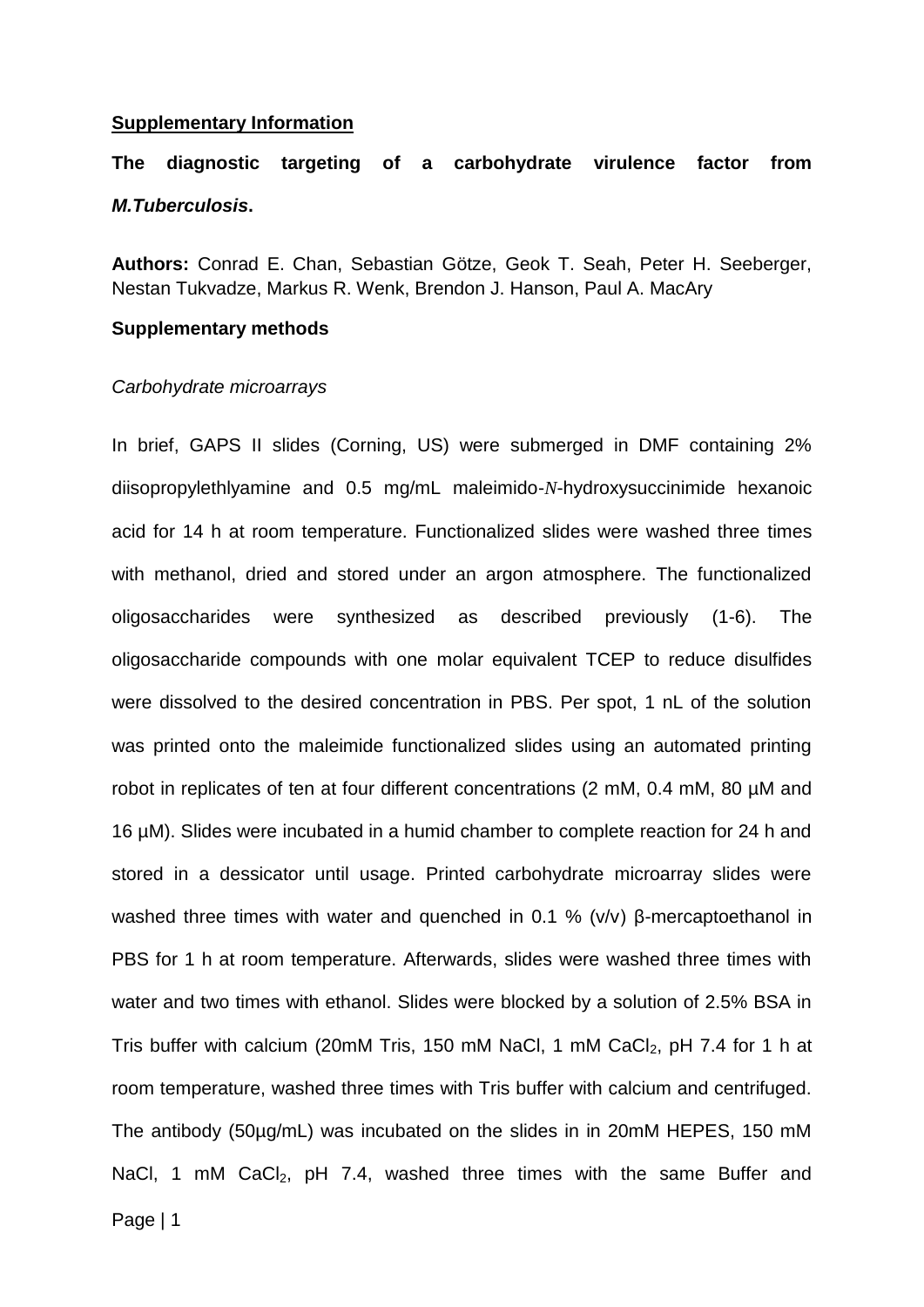centrifuged. For inhibition, mannan, PILAM or ManLAM (each at a final concentration of 30 µg/mL) was added to the incubation solution. A fluorescence-labeled detection antibody (10  $\mu$ g/mL in 20mM HEPES, 150 mM NaCl, 1 mM CaCl<sub>2</sub>, pH 7.4; Invitrogen) was incubated on the slide in a similar fashion. Afterwards, slides were scanned using a fluorescence microarray scanner (GenePix 4300A, Molecular Devices).

*Primer sequences and PCR protocols for construction of Human-Mouse chimeric antibodies.*

Human G1 CH1: SEQ1B 5'-CGGATCTCTAGCGAATTCC-3' & HuG1MoG2aRev 5'- CCACCCAAGAGGTTAGGTGCTGGGCACGGTGGGCATGTG-3'; human G3 CH1: SEQ1B and HuG3MoG2aRev 5'-CCACCCAAGAGGTTAGGTGCTGGGCACCGTGGG CATGGGGG-3'; Mouse G2a: HuG1MoG2aFor 5'-CACATGCCCACCGTGCCCAGCAC CTAACCTCTTGGGTGG-3' or HuG3MoG2aFor 5'-CCCCCATGCCCACGGTGCCCAG CACCTAACCTCTTGGGTGG-3' with MoG2aRev 5'- ATCCAGCTTCTAGACTATTTACC CGGAGTCCGGGAGAAG-3'. PCR was carried out for 30 cycles at an annealing temperature of 56°C for 30s and extension at 72°C for 1min for CH1 sequences and an annealing at 62°C for 30s and extension at 72°C for 2min for Fc sequences. A second PCR to overlap the CH1 and Fc sequences was done with five cycles of PCR without primers at an annealing temperature of 62°C for 30s and extension at 72°C for 2min, followed by 25 rounds of PCR with SEQ1B and MoG2aRev primers added at an annealing temperature of 56°C for 30s to amplify the final chimeric sequence which was then cloned into the heavy chain expression vector described below.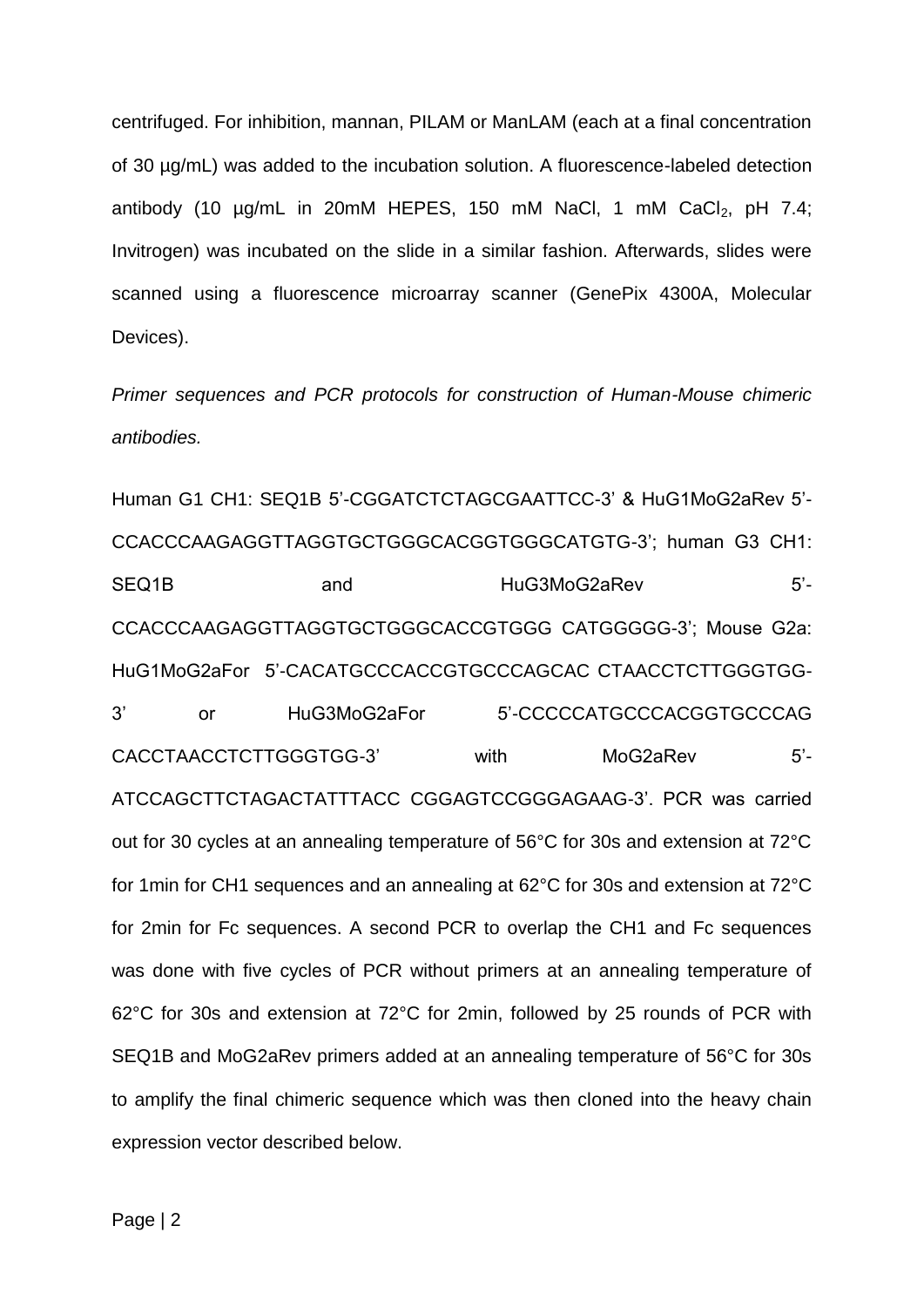#### *Immunofluorescence microscopy of common throat bacterial cultures*

Common throat bacterial smears provided by Dr Timothy Barkham, Tan Tock Seng Hospital. were formalin inactivated and heat fixed onto glass slides. These were then incubated with 5µg/ml My2F12 chimeric antibody in blocking buffer (5%BSA in 1x PBS) for 1hr, washed and probed with Alexa Fluor 488 anti-mouse polyclonal and washed again as above. After washing, DAPI mounting medium (Invitrogen, USA) was added and the smear covered with a glass slip and visualized at 100x power using a fluorescence microscope (Olympus BX51, USA) under UV and 488nm illumination for detection of DAPI and secondary antibody respectively.

#### *Optimization of sandwich ELISA for clinical samples*

For initial optimization of antibody concentration, serum denatured as described above was spiked with 2ng/ml of ManLAM and tested using various combinations of antibody concentrations as shown in Figure S4, in the sandwich ELISA protocol above using huG1full and hG3mG2a My2F12 variants as capture and detector respectively. The optimal concentration was selected based on the highest signal-tonoise ratio and signal-to-noise difference which was 10µg/ml capture and 5µg/ml detector antibody. At these antibody concentrations, the assay limit of detection (signal-to-noise ratio of 2) was 0.5ng/ml of ManLAM in 1xPBS. Sandwich ELISA on clinical samples was then carried out using 100µl of sample pre-mixed with 10µl of 10x PBS. TMB was incubated for 15min or 30min for urine and serum respectively for colour development.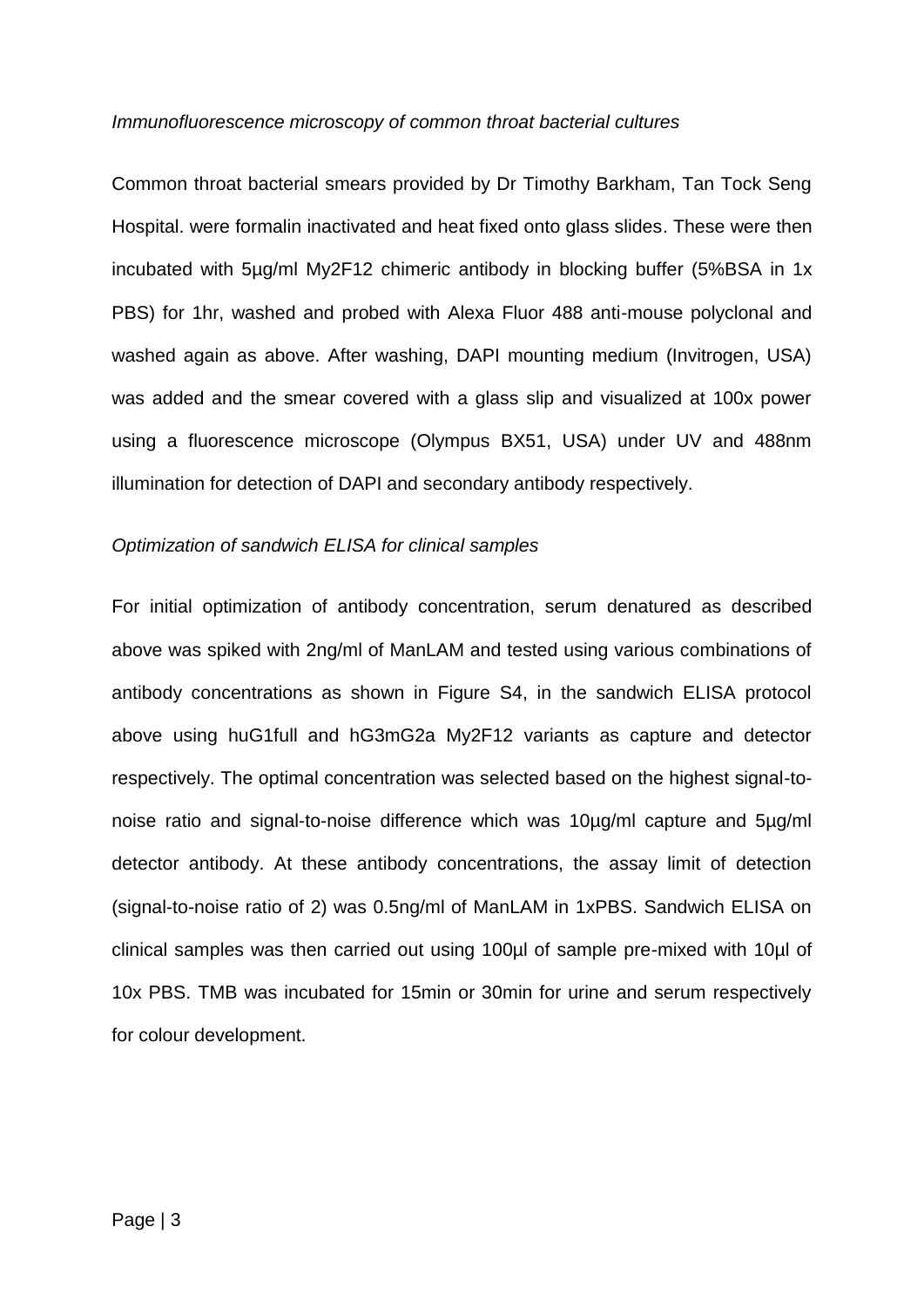#### **Supplementary references**

- 1. D. M. Ratner, E. W. Adams, J. Su, B. R. O'Keefe, M. Mrksich, P. H. Seeberger, Probing protein-carbohydrate interactions with microarrays of synthetic oligosaccharides. *Chembiochem* **5**, 379-382 (2004).
- 2. S. Boonyarattanakalin, X. Liu, M. Michieletti, B. Lepenies, P. H. Seeberger, Chemical synthesis of all phosphatidylinositol mannoside (PIM) glycans from Mycobacterium tuberculosis. *J Am Chem Soc* **130**, 16791-16799 (2008).
- 3. E. Crouch, K. Hartshorn, T. Horlacher, B. McDonald, K. Smith, T. Cafarella, B. Seaton, P. H. Seeberger, J. Head, Recognition of mannosylated ligands and influenza A virus by human surfactant protein D: contributions of an extended site and residue 343. *Biochemistry* **48**, 3335-3345 (2009).
- 4. A. Holemann, B. L. Stocker, P. H. Seeberger, Synthesis of a core arabinomannan oligosaccharide of Mycobacterium tuberculosis. *J Org Chem* **71**, 8071-8088 (2006).
- 5. M. A. Oberli, M. Tamborrini, Y. H. Tsai, D. B. Werz, T. Horlacher, A. Adibekian, D. Gauss, H. M. Moller, G. Pluschke, P. H. Seeberger, Molecular analysis of carbohydrate-antibody interactions: case study using a Bacillus anthracis tetrasaccharide. *J Am Chem Soc* **132**, 10239-10241 (2010).
- 6. E. W. Adams, D. M. Ratner, H. R. Bokesch, J. B. McMahon, B. R. O'Keefe, P. H. Seeberger, Oligosaccharide and glycoprotein microarrays as tools in HIV glycobiology; glycan-dependent gp120/protein interactions. *Chem Biol* **11**, 875-881 (2004).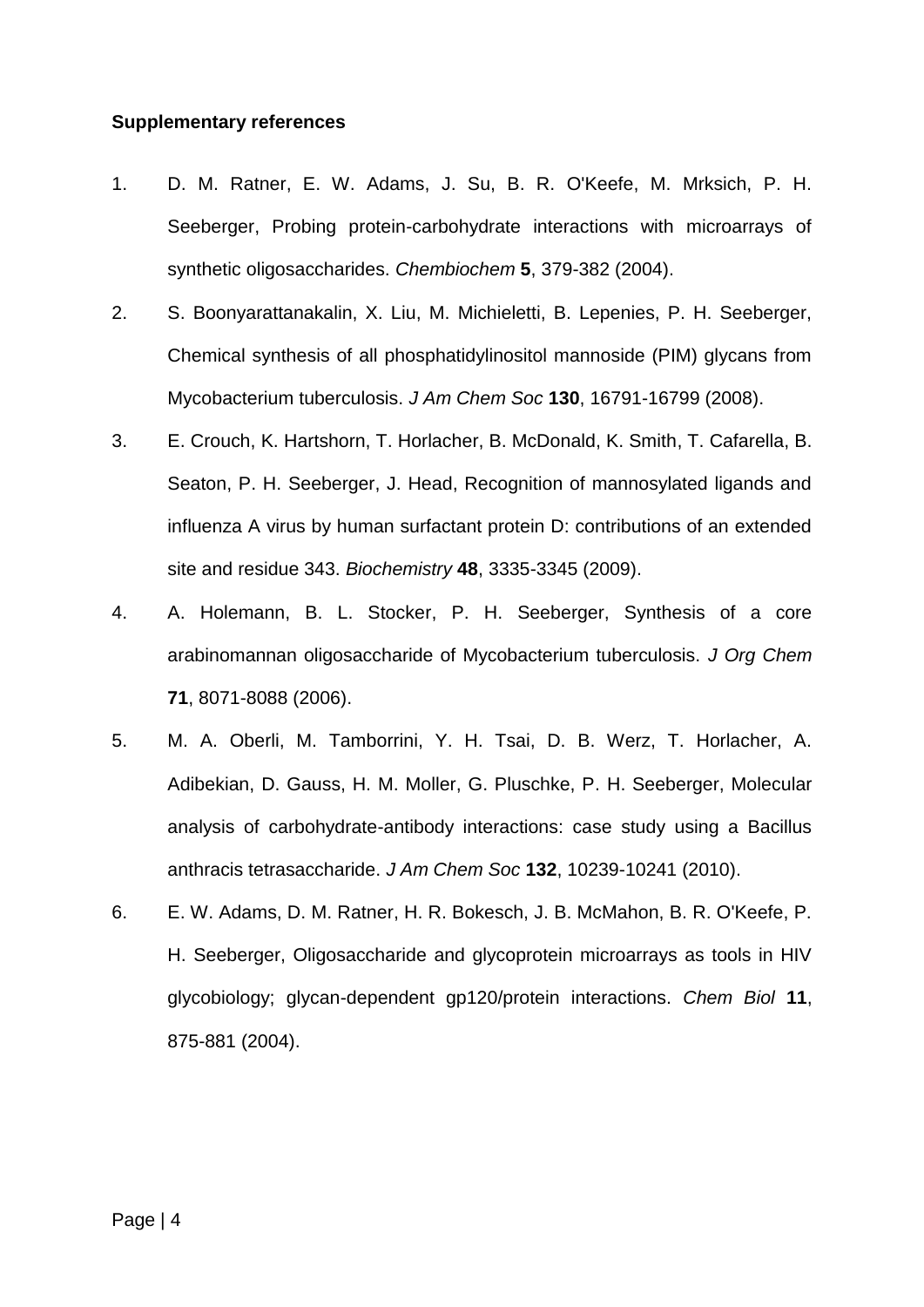## **Supplementary Tables:**

| <b>Patient</b><br>parameters | TB -ve<br>$(n=13)$ | TB +ve (n=15 per group) |        |       |
|------------------------------|--------------------|-------------------------|--------|-------|
|                              |                    | Sm-ve                   | $1+$   | $>1+$ |
| Average Age                  | 45                 | 40                      | 34     | 42    |
| Male:Female                  | 1.17               | 4.00                    | 1.14   | 2.75  |
| <b>Clinical symptoms</b>     |                    |                         |        |       |
| Cough                        | 92.3%              | 86.7%                   | 100.0% | 93.3% |
| Haemoptysis                  | 15.4%              | 13.3%                   | 26.7%  | 26.7% |
| Chest pain                   | 38.5%              | 33.3%                   | 60.0%  | 26.7% |
| Fatigue                      | 100.0%             | 93.3%                   | 80.0%  | 93.3% |
| Fever                        | 69.2%              | 80.0%                   | 80.0%  | 86.7% |
| <b>Night Sweats</b>          | 61.5%              | 86.7%                   | 80.0%  | 73.3% |

**Table S1.** Summary of patient parameters. There was no significant difference in the frequency of clinical symptoms in each group, or in age or sex ratio as determined by chi-square test and 1-way ANOVA (for age)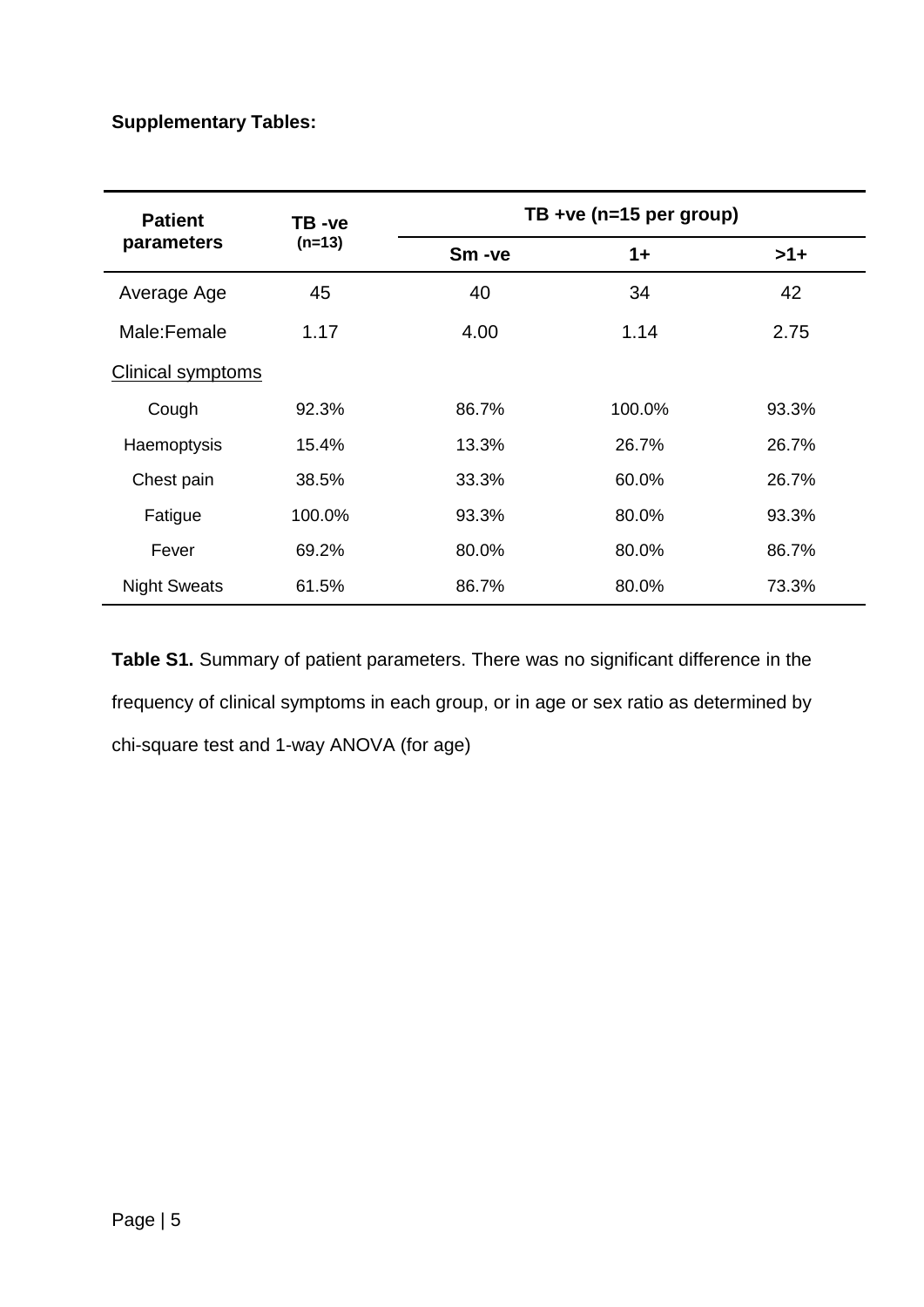### **Supplementary Figures:**



**Fig. S1 α1-2 mannose specificity of My2F12. (A)** Lack of antibody binding to other mono, di- and oligosaccharides as shown by carbohydrate microarray. **(B)** Loss of binding to oligomannosides  $PIM_5$ ,  $PIM_6$ ,  $\alpha$ 1-2 Trimannose and nonamannose by inhibition with 30µg ManLAM but not with equivalent amounts of PILAM or mannan.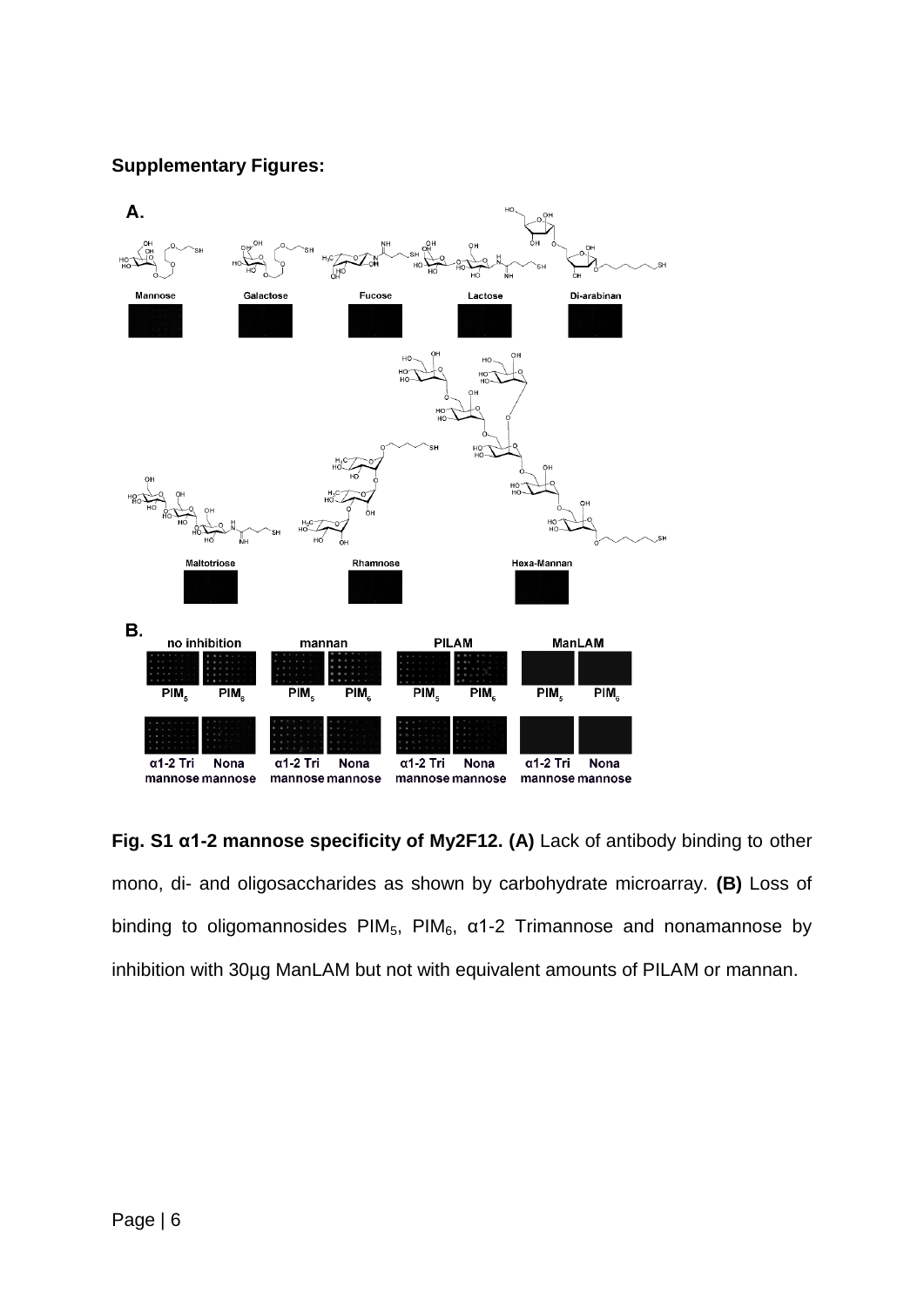

**Fig. S2 My2F12 specificity for slow-growing mycobacteria.** Lack of binding of My2F12 chimeric antibody to various strains of common throat bacteria as shown by immunofluorescence microscopy. Presence of actual bacilli is highlighted with the DAPI stain and the corresponding image under 488nm illumination indicates absence of secondary antibody and My2F12 binding.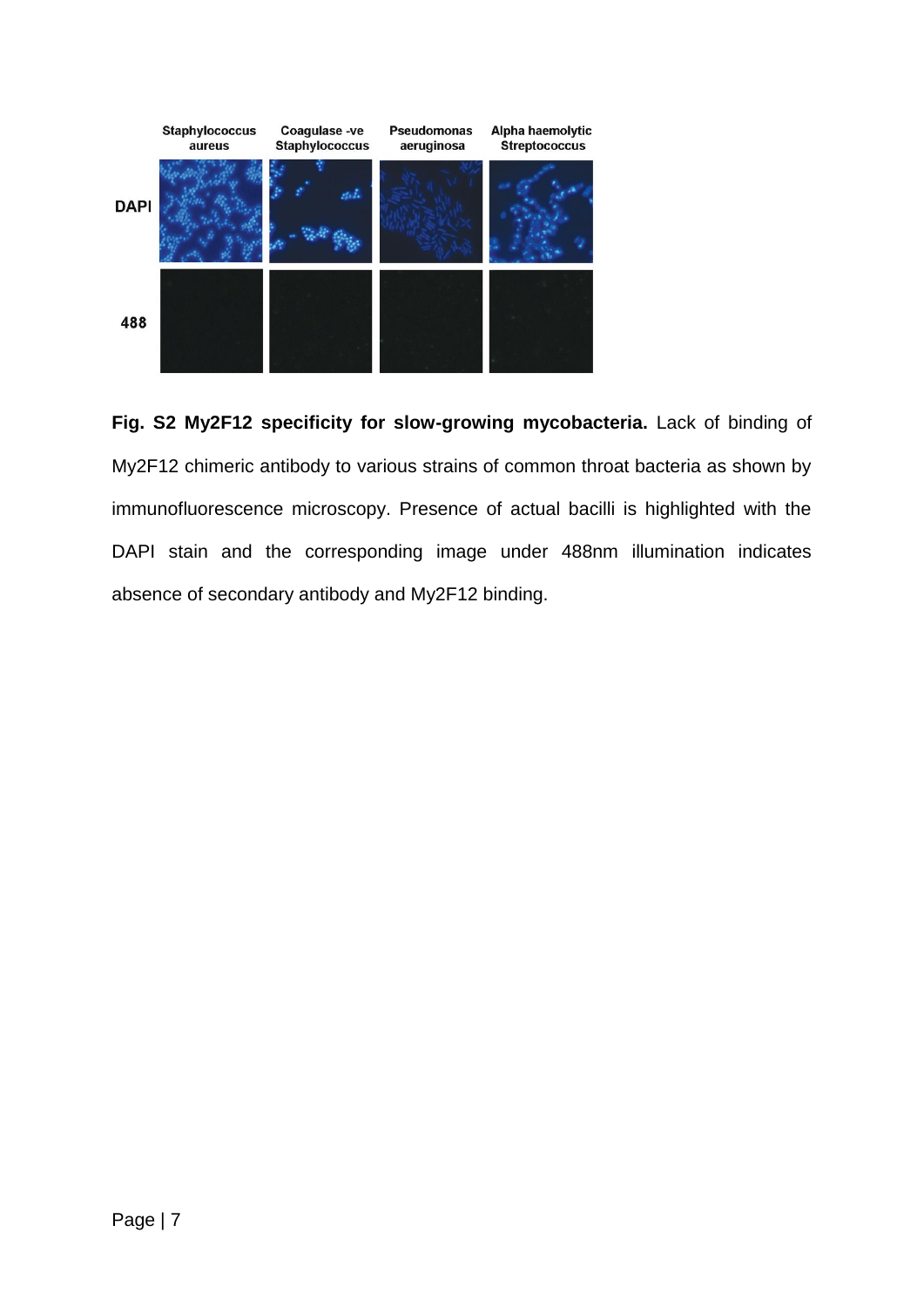

**Fig. S3 Improvement in My2F12 assay sensitivity after treatment of whole blood.** Changes in sensitivity of sandwich ELISA as indicated by signal-to-noise ratio after denaturation of endogenous anti-LAM antibodies in spiked whole blood with proteinase K and heat treatment (+PK) as compared to untreated spiked serum (- PK) and PBS standards. Treatment of whole blood improves sensitivity in high-titre serum but not in unvaccinated serum. All figure data are the average of three independent experiments and error bars show standard error of mean. Concentrations of ManLAM are that in whole blood spiked before coagulation. (\*\* p<0.01, \*\*\* p<0.001, significant difference between +PK and –PK in high-titre whole blood)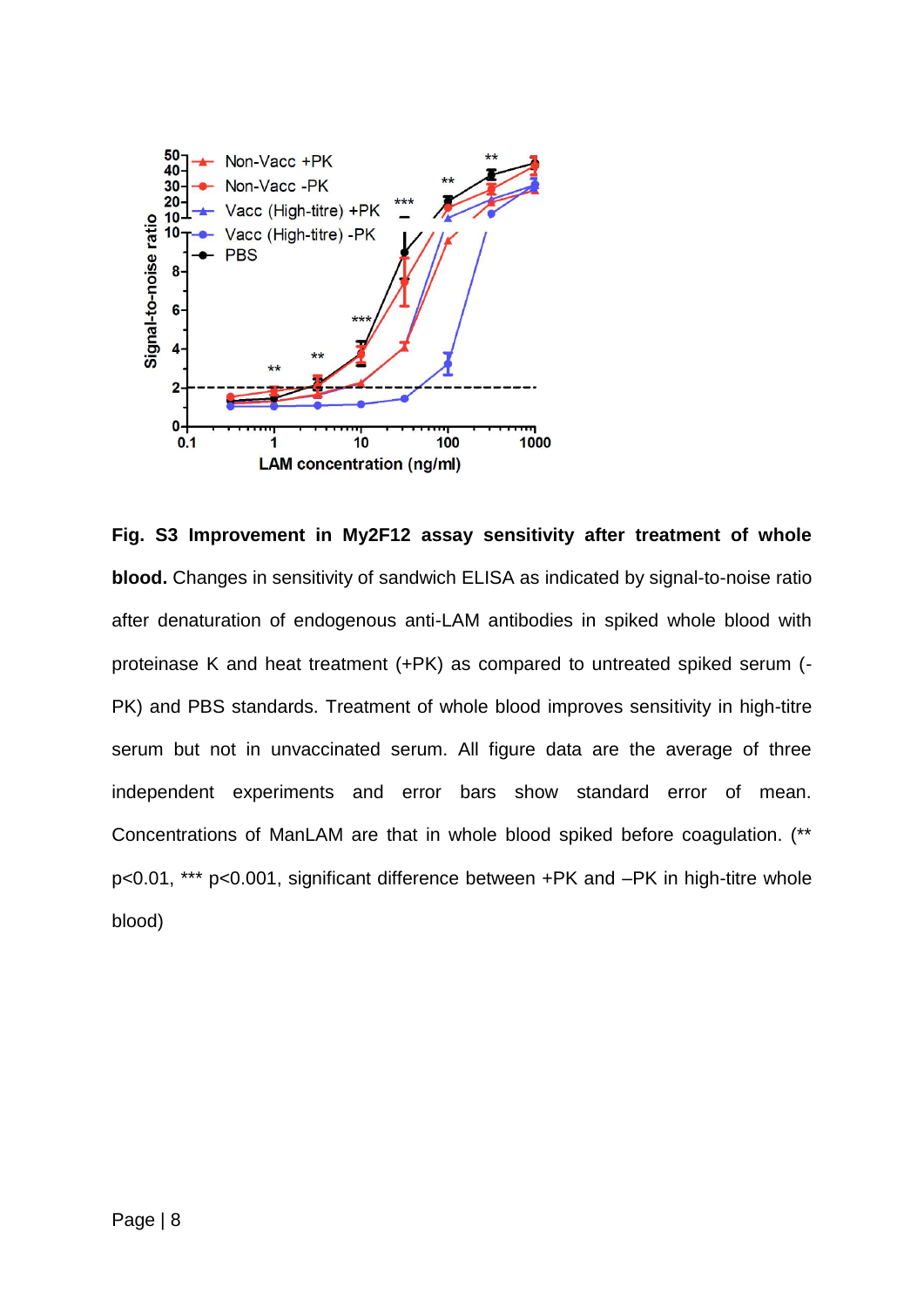

**Fig. S4 Optimization of capture and detector antibody concentration. (A**) Significant enhancement of signal-to-noise ratio (left panel) and specific absorbance above background (right panel) at different antibody concentrations in sandwich ELISA, using spiked serum with a low concentration of ManLAM (2ng/ml) **(B)** Limit of detection of 0.5ng/ml (at signal-to-noise ratio of 2) at optimal antibody concentrations of 10μg/ml capture and 5μg/ml detector antibody with a 100μl sample of ManLAM spiked into PBS. All results are the average of three independent experiments and the error bars show standard error of mean. \*: p<0.05, \*\*: p<0.01, \*\*\*: p<0.001